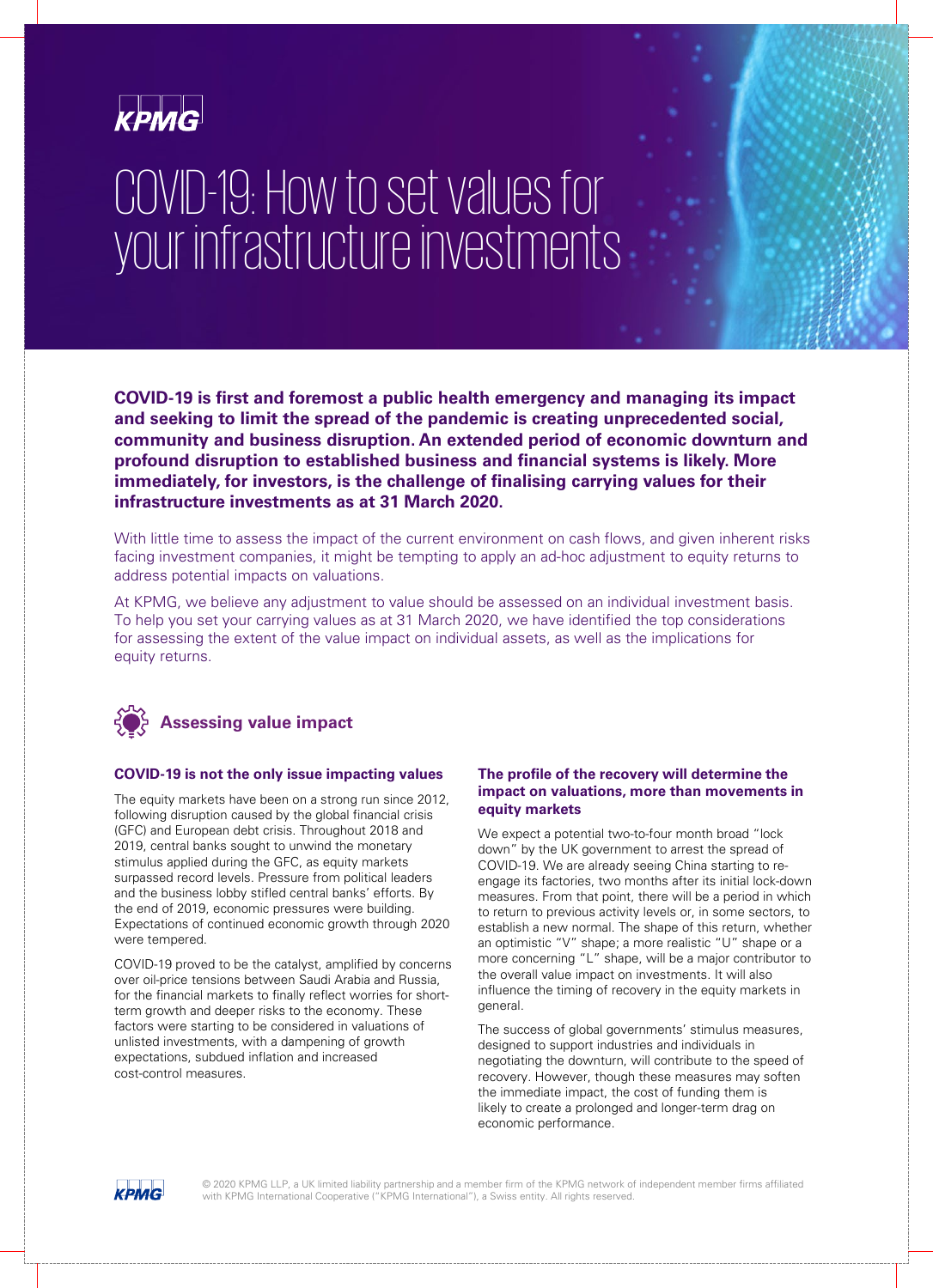

**KPMG's UK Economic Outlook (March 2020)** expects the effects of the COVID-19 pandemic to have a material impact on the global economy, at least in the short term. It will be a consequence of both the direct impact of the illness and the measures taken to slow its spread. The COVID-19 outbreak is forecast to slow economic growth sharply until the end of the year, before a recovery begins in 2021. Gross domestic product (GDP) growth in the UK is expected to fall by 2.6% in 2020, then rise by 1.7% in 2021.

An impact on deposit rates and inflation should be considered too. In the UK, inflation is also set to stay low. It will average 1.4% in 2020, as weakness in demand combines with falling global oil prices and changes to household energy tariffs over the year. Interest rates are expected to stay at just above zero, as the Bank of England uses the policy rate to support the economy through the outbreak and subsequent recovery. This translates into lower market rates and easier financial conditions.

# **GDP growth in our main and downside scenarios**

Quarter-on-quarter % change



**Source:** KPMG's UK Economic Outlook, March 2020

#### **The value impact depends on the characteristics of individual investments**

Demand-based assets are most at risk from a downwardvalue adjustment, particularly those investments exposed to the travel sector (e.g., airports) and those directly correlated with GDP performance (e.g., ports).

Availability based or regulated assets are expected to be more stable at a revenue level, unless broader economic pressures force changes to contractual mechanisms.

Demand-based assets, however, are likely to recover more quickly once economic activity returns. They will be potential beneficiaries of initial government stimulus measures too. As a result, it will be important to assess the opportunities available to manage cash flows to mitigate short-term revenue impacts. Scenario modelling of adjustments to capital expenditure profiles, operational expenditure and distribution/financing flows will be important for understanding value impacts.

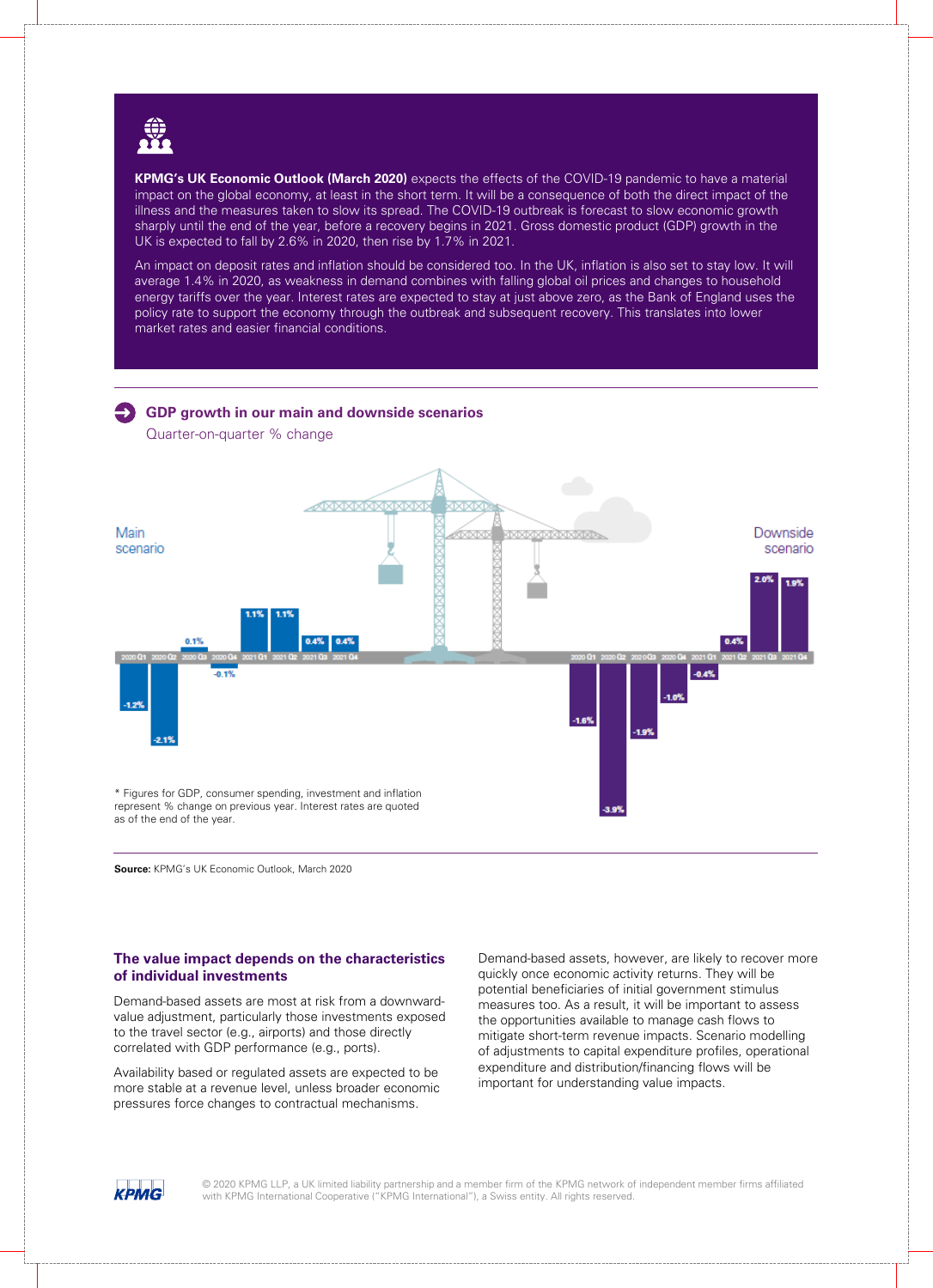

**Source: Capital IQ** 

#### **Capital expenditure profiles may provide flexibility in managing cash flow**

Discretionary capital expenditure spend, particularly for expansion programmes, will provide an opportunity for investment companies to manage cash flow by deferring projects in the short to medium term. This may mitigate adverse short-term value impacts, but could affect growth in the medium to long term too. Where assets have high capital expenditure requirements, a reduction in the capital expenditure profile may reduce equity risk to the extent that delivery and execution risk were previously factored into the assessment of the overall equity return.

# **Gearing positions and timing of refinancing events can increase risk**

Governments have taken action to maintain liquidity in credit markets. However, give thought to the funding position of each investment, particularly where there are indications that the credit markets may become constricted. Consider:

- **Investments with refinancing events in the short term.** Given potential uncertainties over the amount of debt that can be raised and the cost of new debt, these will be most at risk
- **Medium-term margin assumptions.** These might need to be reassessed if credit spreads widen for lower-rated investments
- **Refinancings,** assumed in the medium term to provide an equity release, but which might not be available in a dislocated credit environment
- **Covenant headroom.** Those investments with limited headroom will be most at risk

#### **Counterparty risk will be amplified**

A broad economic downturn will increase counterparty risk and the potential for default on existing obligations. Investments that are most exposed to counterparty risk (low credit-rated counterparties or those that operate in high-risk industries and/or jurisdictions), will be viewed as higher risk.

# **The value impact will be greatest for shorter-life assets**

Investments with a shorter concession period or asset life, will feel, on an absolute-value basis, any short-term cashflow impact to a greater extent than longer life or perpetual investments. The shape of the recovery ("V", "U" or "L") is important for all investments, but is especially critical to investments with shorter lives.

The contribution from terminal value may increase. For companies that do not have whole-of-life forecasts, a greater percentage of overall value is likely to be associated with the terminal value period. Inherently, this will require increased focus on the assumptions that drive the terminal value, and the supporting evidence used to establish the long-term growth assumption.

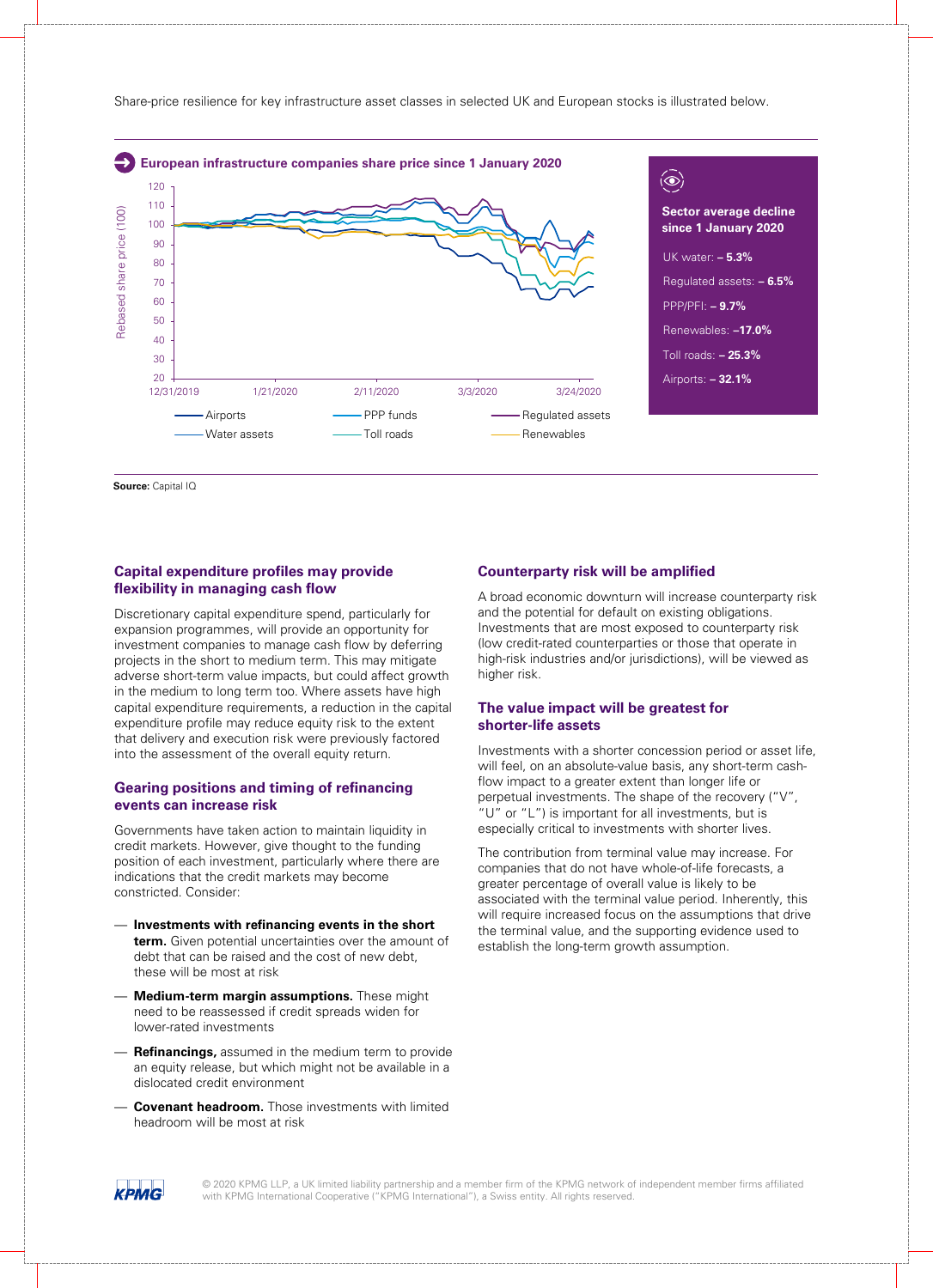

#### **Range of factors influence equity returns**

Thirty-year UK government bond yields declined from 1.26% per annum in early January, to a low of 0.50% per annum on 9 March 2020. That is 124 basis points down on the 12-month high of 1.74% per annum in April 2019.

Investors may see equity risk as higher today than one month ago. However, where equity premiums have increased at a lower rate than risk-free rates have declined, then absolute equity returns may still be lower than they were in March 2019 or even December 2019.

The robustness of market indicators complicates matters further. The 30-year yield increased from its low on 9 March 2020 (0.50% p.a.) to 1.33% p.a. on 19 March 2020. This hike was possibly due to further risk aversion driving funds away from bonds and into cash. However, the rates quickly adjusted, bringing the rate for 30-year UK government bonds back down. This same volatility is being seen in the equity markets. The quantification of adjustments, based on market data in an unstable market, can be problematic. Is it the re-pricing of equity-return expectations or short-to-medium-term earnings reductions, or purely market sentiment that is driving market movements?



**Source:** Capital IQ

# **An equity premium, based on share-market performance since the emergence of COVID-19, may overstate the potential value impact on certain defensive asset classes**

Often, the initial reaction of equity markets in periods of significant dislocation is for a similar re-pricing of all equities. Once the defensive characteristics of certain sectors become evident, equities are re-priced appropriately. Companies, where impacts are not otherwise expected, can be sold to cover liquidity requirements elsewhere in a broader investment portfolio. Valuers of unlisted investments generally seek to separate the emotional response of markets, which tends to drive "price", both on the upside and downside, as opposed to "value". This is especially important during periods of intense market volatility.

# **The importance of time period when measuring equity-market performance**

Equity markets have declined substantially from their peaks in early 2020. Notwithstanding that in times of dislocation, we consider a relative assessment of equitymarket performance to be flawed, assessments should be done over a consistent time period.

For some infrastructure asset classes, equity-market performance over the course of 2019 was very strong. This means that year-on-year price movement, even post the recent market declines, was either positive or flat. Similarly, the FTSE 250 has declined 33% since 1 January 2020. However, as at 25 March 2020, this represents just a 5% decline over 1 January 2019. For this reason, adjustments based on a short period of market volatility, may not be appropriate.

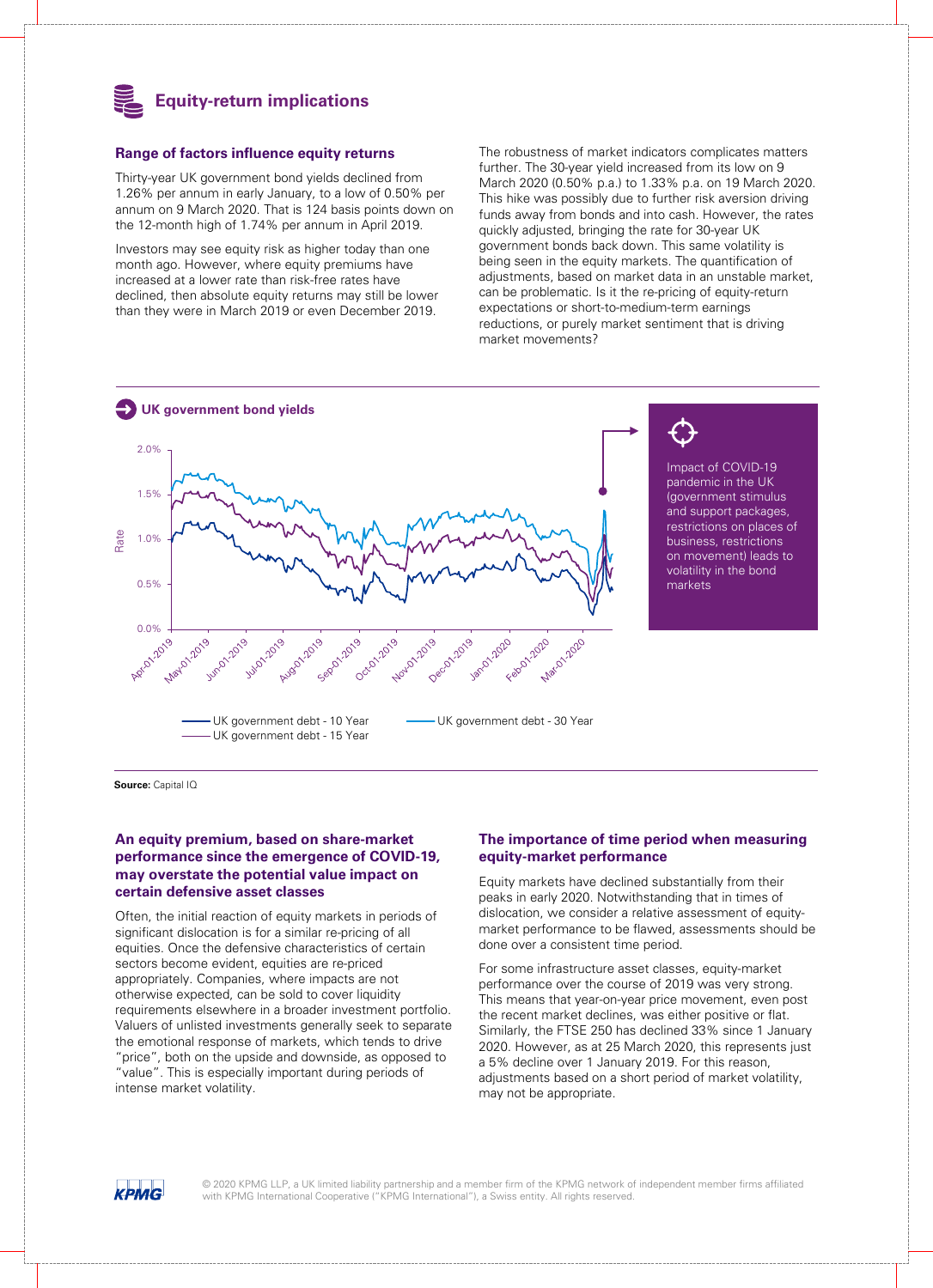



**Source: Capital IQ**